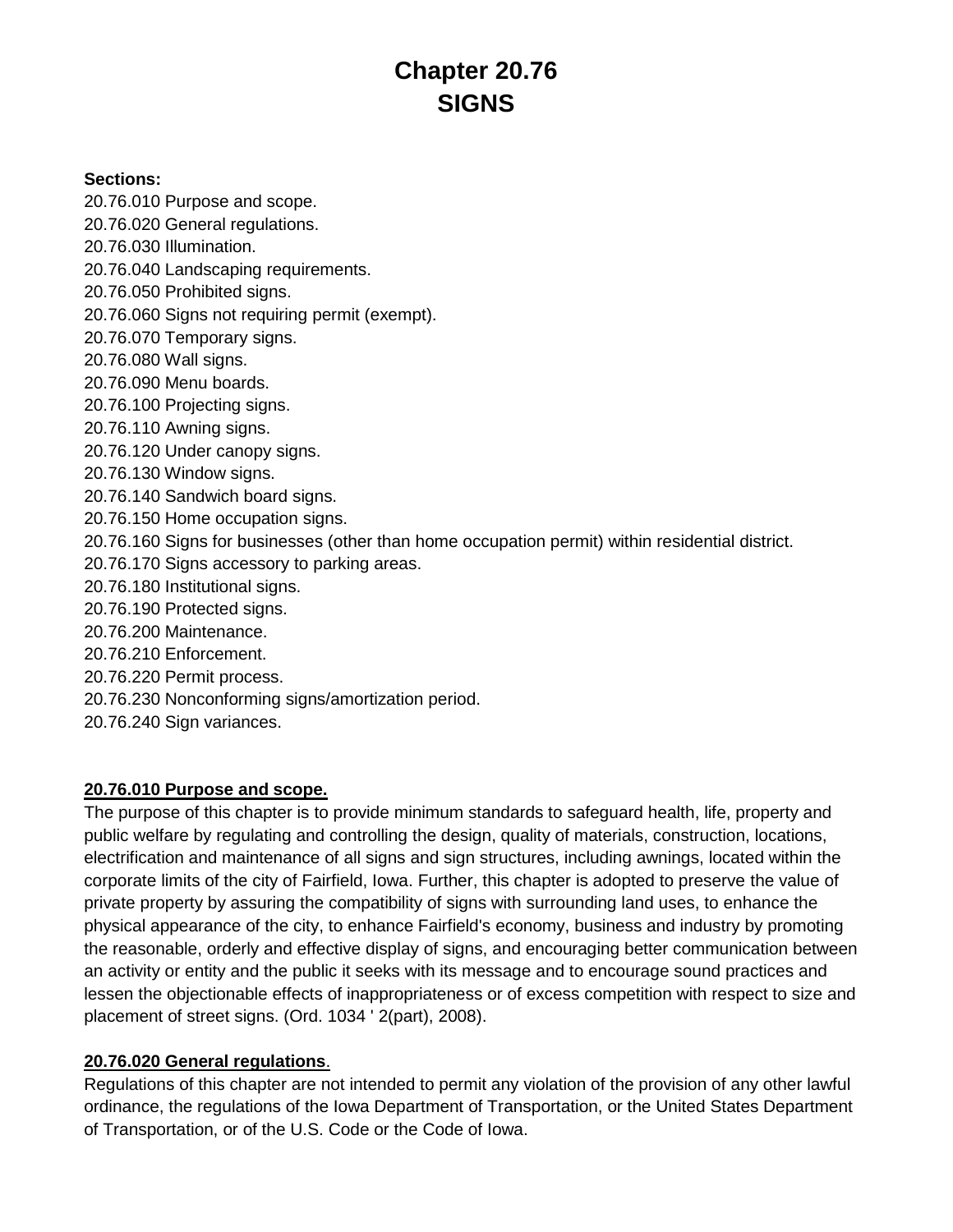For purpose of this chapter, and unless otherwise specifically stated herein, the following definitions apply:

- (1) Sign. "Sign" means and includes every sign, billboard, ground sign, wall signs, roof sign, illuminated sign, projecting sign, temporary sign, pylon or pole sign, window sign, marquee, awning or canopy sign, and shall include any announcement, decoration, demonstration, display, illustration, pamphlet, flyer, poster, signboard, or insignia used to advertise or promote the interests of any person when the same is placed in a manner outside of the building and visible to the general public, or inside building windows or displays devices attached thereto;
- (2) Display Surface. "Display surface" means the entire area within a single continuous perimeter enclosing the extreme limits of a sign and in no case passing through as between any adjacent elements of same. However, such perimeter shall not include any structural elements lying outside the limits of such sign and not forming an integral part of the display.

Any sign constructed or displayed in such a manner as to display two surfaces will be considered as one sign when the backs of such signs are parallel and when the distance between the signs is eighteen inches or less. Any sign constructed or displayed in such a manner as to deviate from the above standards shall be considered to be a multiple sign, and each sign face shall be measured separately.

Except as otherwise expressly provided herein, the following shall apply to all signs within Fairfield City limits:

- (1) The content of signs shall be limited to the business, service, and activity available or conducted on the zoning lot;
- (2) No sign shall be designed, constructed or maintained in a manner which presents a danger to the public health, safety or welfare as determined by the city of Fairfield;
- (3) Unless otherwise specified in this article, signs shall be located within the zoning lot in accordance with the applicable setback and yard provisions of the zoning district in which such lot is located;
- (4) When a business or service does not have direct access to a public street, signs directing traffic to such business or service may be located off-premises at the point of access. Such signs shall be calculated as part of the total allowable sign area and shall be subject to sign requirements for the zoning district;
- (5) No sign or sign structure shall be erected in such a manner as to:
	- (A) Confuse or obstruct the view or interpretation of any official traffic sign, signal or device,
	- (B) Obstruct the sight distance at any intersecting street or alleys for a distance of two hundred feet in all directions,
	- (C) In any way conflict with the free use of any fire escape, exit, stand pipe, window, light or ventilation;
- (6) All signs together with their supports, braces, guys and anchors, shall be kept in good repair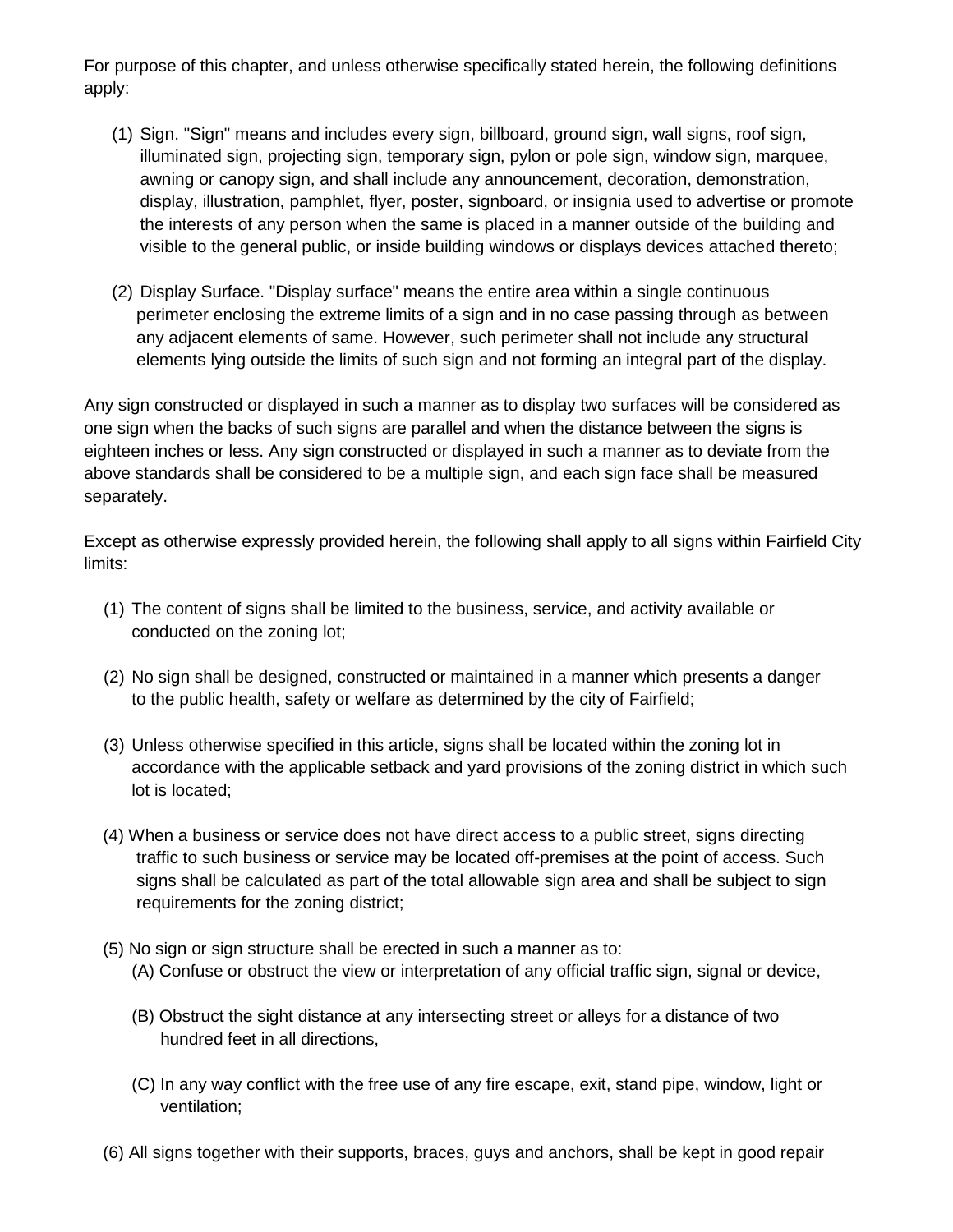and in a proper state of preservation;

- (7) The display surface of all signs shall be kept neatly painted or posted at all times;
- (8) No sign shall be lighted in a manner which impairs the vision of the driver of any vehicle;
- (9) Signs and sign structures shall be designed, constructed and erected to resist wind forces. All bracing systems shall be designed and erected so as to transfer all lateral forces to the foundations or to an anchor sunk in the ground. For signs on buildings, the dead and lateral loads shall be transmitted to the structural frame of the building to the ground in such a manner as to not overstress any of the elements thereof (i.e., do not hang sign having weight of lighting equipment or frame apparatus from window frame or trim). Design issues shall be resolved by reference to recognized resource literature concerning engineering or architectural graphic standards.
	- (A) The supports for all signs and sign structures shall be placed in or upon private property and shall be securely constructed and erected.
	- (B) Anchors and supports for signs and sign structures shall penetrate to a depth below the ground greater than that of the accessible frost line.
	- (C) Signs and sign structures attached to masonry, concrete or steel shall be safely and securely fastened thereto by means of metal anchors, bolts or expansion screws of sufficient size and anchorage to support safely the loads applied. No wooden block or plugs or anchors with wood used in connection with the screws or nails shall be considered proper anchorage except in the case of signs attached to wood framing.
	- (D) No anchor or support of any sign shall be connected to or supported by an unbraced parapet wall.
	- (E) No sign or sign support shall be constructed to less than six feet horizontally or twelve feet vertically from overhead electrical or telephone wires.
	- (F) No sign in excess of eighty square feet shall be located within fifty lineal feet of any lot line of any residential zoning district.
	- (G) No sign or similar advertising device shall be constructed or located in such a manner as to reasonably interfere with the use and enjoyment of adjoining property.
	- (H) No sign (top of sign) of a first floor occupant of a multi-story building may be placed higher than sixteen feet, six inches from the sidewalk or ground, unless excepted by Section 20.76.070(11) herein.
	- (I) Total allowable sign surface shall not exceed an area equal to one and one-half square feet per one linear foot of tenant frontage with a maximum of eighty square feet, except menu boards, window and temporary signs.
	- (J) Second story signs are allowed as explained in Section 20.76.100 (Projecting signs) and Section 20.76.130 (Window signs).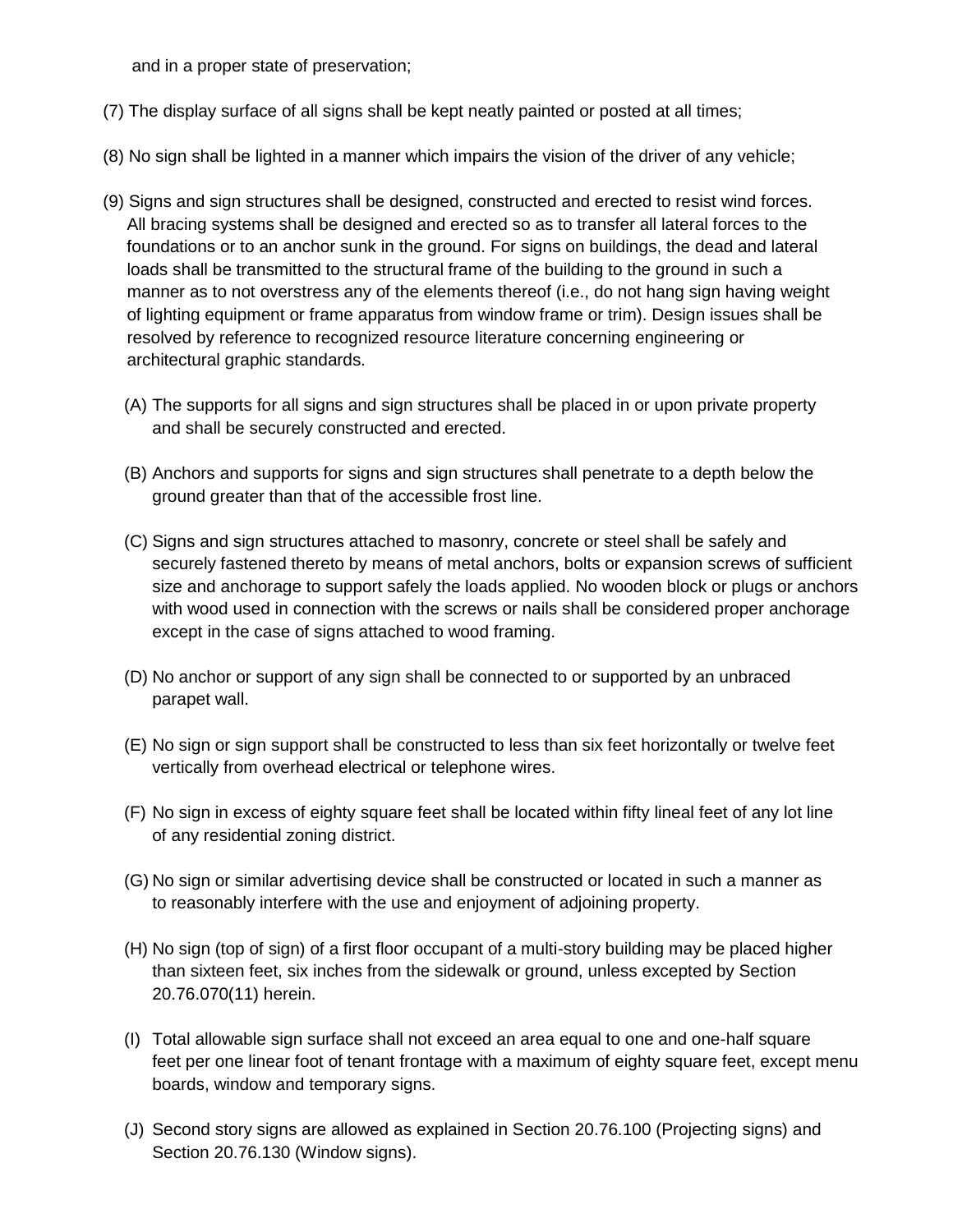- (K) All signs shall be installed on private property, unless expressly authorized elsewhere herein.
- (10) Monument or Ground Sign. A monument sign or ground sign is an on premises free standing sign with the appearance of a solid base. It is ordinarily directly and permanently supported from within; and is physically separated from any other structure, and is installed directly on the ground and not attached to any other structure or building. Monument or Ground Signs are subject to other limitations of the Municipal Sign Ordinance contained at Chapter 20.76 and shall be limited to no greater than fifteen (15) feet in height.
- (11) Pole Sign. A pole sign is a sign erected on a free-standing frame, mast, or pole, on premises, with a clearance greater than three (3) feet. The same may be attached to a structure. Ordinarily the same would be part of a completely self-supporting structure. Such self-supporting structure shall be firmly installed in or below ground surface and not attached to any other structure, whether portable, or stationary. Pole Signs are subject to other limitations of the Municipal Sign Ordinance contained at Chapter 20.76 and shall be limited to no greater than thirty-five (35) feet in height. (Ord. 1149 1(part), 2017; Ord. 1115 1, 2014; Ord. 1034 ' 2(part), 2008).

## **20.76.030 Illuminated and Electronic Signs.**

Internally or externally illuminated signs and electronic signs, and combinations of illuminated and electronic signs, which are visible from any adjacent street, shall be permitted, per the regulations of this chapter, provided they meet the following requirements:

- (1) Illuminated signs. Signs that are not electronic signs, as defined below, shall be illuminated only by steady, stationary light sources directed solely at the sign or internal to it so that the light intensity or brightness does not create a nuisance to adjacent property owners or tenants, and/or a traffic hazard to motorists or pedestrians, and/or disturb the peaceful enjoyment of adjacent property owners or tenants. Display surfaces of illuminated signs shall not contain exposed reflective-type bulbs.
- (2) Electronic signs. An electronic sign is defined as any sign activated or illuminated by means of electrical energy with a changeable image. This shall include signs with variable message capability and/or motion and/or the illusion of motion by means of electronic, electrical or electro-mechanical input. The operation of electronic signs is limited as follows:
- (A) An electronic sign with illumination characterized by a repetitive cycle of illumination and non-illumination shall have equal periods of illumination and non-illumination and each period of illumination and non-illumination shall not be less than two seconds.
- (B) An electronic sign with illumination characterized by a repetitive cycle of changing stationary images (whether a message or other image) shall have each image illuminated not less than two seconds before changing to the next image.
- (C) No electronic sign shall employ motion, or the illusion of motion, except to the extent allowed above (e.g., scrolling or animated images of any length of time are prohibited).
- (D) No electronic sign shall employ light intensity/brightness or any other characteristic which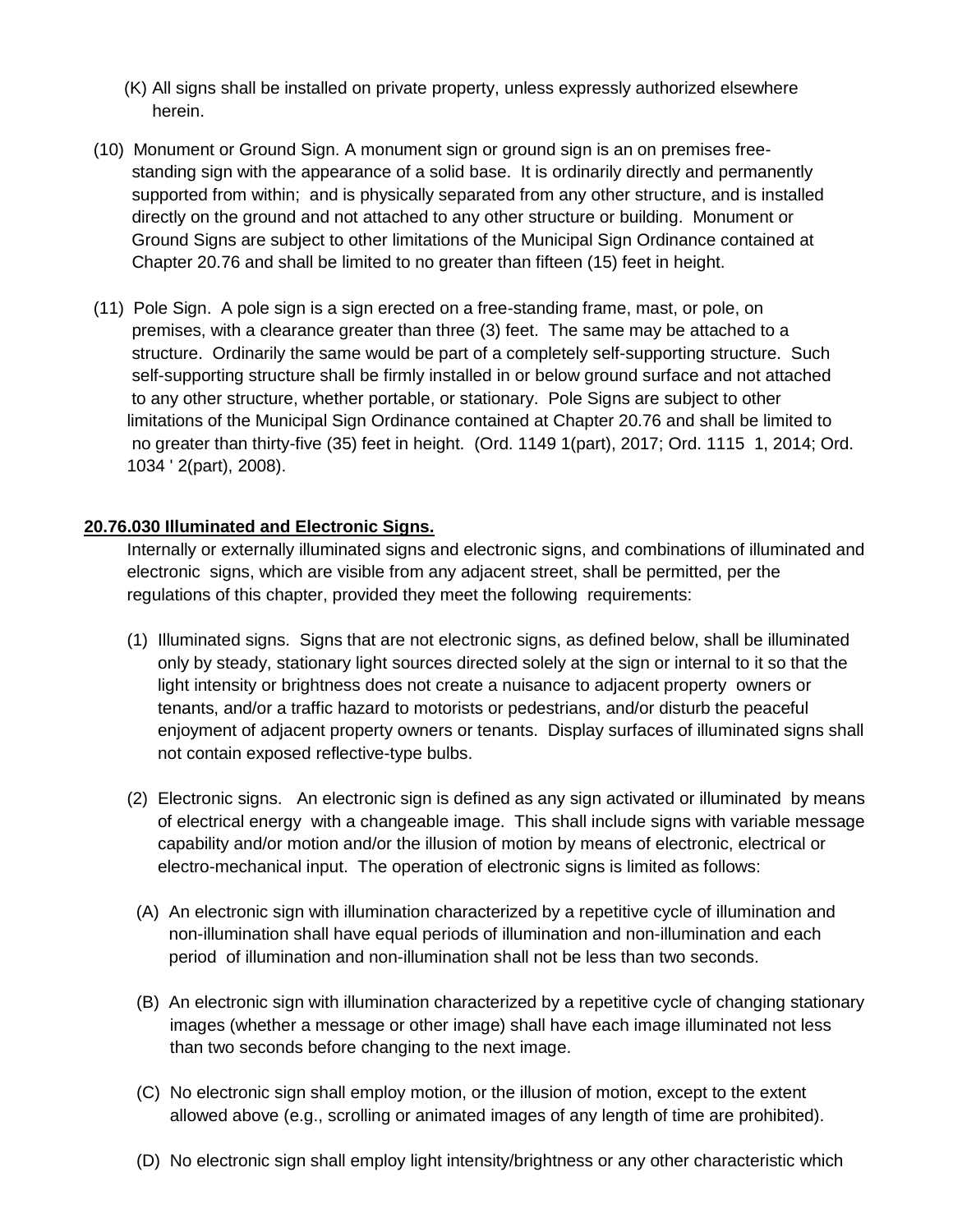shall create a nuisance to adjacent property owners or tenants, and/or a traffic hazard to motorists or pedestrians, and/or disturb the peaceful enjoyment of adjacent property owners or tenants.

 (E) The following downtown area is exempt from this Section. No electronic sign shall be located within the following downtown area, except electronic signs at vehicle service stations which project a constant and continuous image of the price of fuel. The following are the boundaries of the exempt downtown area:

#### **East – West Avenues**

East along Hempstead Avenue from  $2^{nd}$  Street to B Street on both sides. East along Briggs Avenue from  $2^{nd}$  Street to B Street on both sides. East along Broadway Avenue from  $2^{nd}$  Street to B Street on both sides. East along Burlington Avenue from 2<sup>nd</sup> Street to B Street on both sides. East along Washington Avenue from  $2^{nd}$  Street to B Street along the north side only.

#### **South – North Streets**

North along 2<sup>nd</sup> Street from Washington Avenue to Hempstead Avenue along the east side only. North along Main Street from Washington Avenue to Hempstead Avenue on both sides. North along Court Street from Washington Avenue to Hempstead Avenue on both sides. North along B Street from Washington Avenue to Hempstead Avenue along the west side only.

- (3) Plan submittal. A copy of plans and specifications shall be submitted to the zoning administrator for each sign regulated by this section. Such plans shall show sufficient details about size of the sign, location and materials to be used and such other data as may be required for the zoning administrator to determine compliance with this section.
- (4) Electrical requirements. All illuminated and electronic signs shall have a disconnecting switch located in accordance with the State of Iowa Electrical Code. All illuminated and electronic elements of any sign shall always be maintained in satisfactory working condition, and shall be immediately repaired or replaced as needed. Signs that are only partially illuminated shall meet all electrical requirements for that portion directly illuminated. When a sign is illuminated or electronic either from an external source or by an internal source of light, direct rays of light shall not beam to or reflect upon any part of an existing residential building, nor into a residence zoned district, nor into a public street. A sign that is in the direct line of vision of any motorist with a traffic signal light shall not have read, green, yellow, or amber illumination when such illumination is likely to be confused with such signal. All gas discharge tubing systems (neon) shall be Underwriters' Laboratory (UL) listed or an approved equal. Systems shall be designed and installed per the State of Iowa Electrical Code. Complete system drawing are to include but are not limited to the following: complete tubing design layout and wiring circuits, transformer size(s) and secondary voltage(s). Maximum open circuit voltage shall be 7,500 volts to ground. Transformers above 7,500 volts shall be of balanced design and mid-point wired and enclosed in metallic raceways. All secondary components shall be rated for the circuit voltage and listed on the submitted data. All wiring and electrical terminations shall be protected from physical contact if less than eight (8) feet above finished floor. (Ord. 1149 2(part), 2017; Ord. 1061 2, 2011; Ord. 1034 ' 2(part), 2008).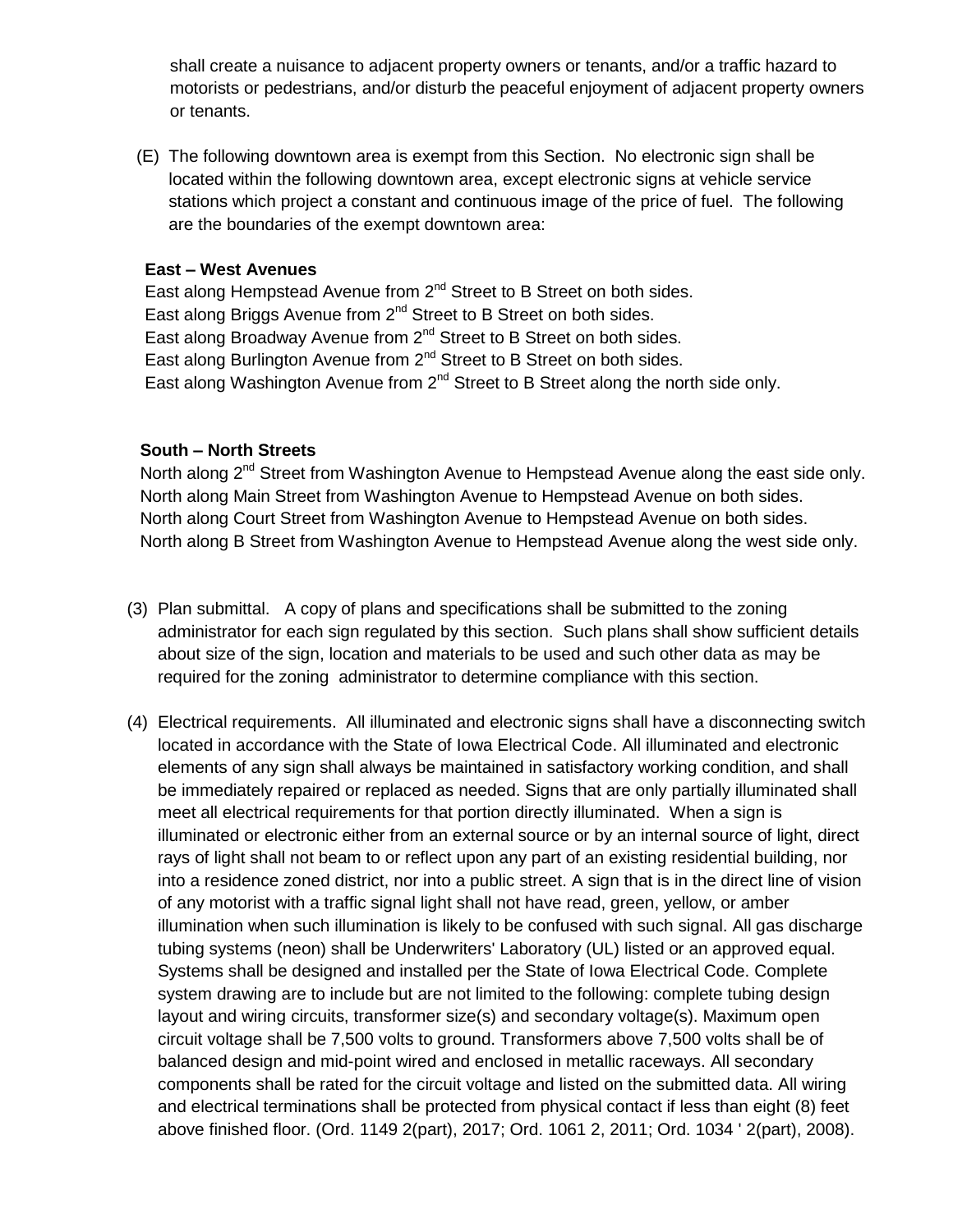## **20.76.040 Landscaping requirements.**

All freestanding and monument signs shall be landscaped. Every permit application for a freestanding or monument sign shall be accompanied by a landscape plan meeting the standards hereinafter specified:

- (1) Signs shall be surrounded by a landscaped area of no less than three feet as measured from the sign face;
- (2) Landscaping shall be comprised of any combination of shrubs, evergreens, perennial and annual flowers, ornamental grasses, and vegetative ground cover. It shall be the duty of each person owning any lot or parcel improved or to be improved with the landscaping required herein to maintain said landscaping.

#### Electrical Signs.

- (1) Electrical signs shall be constructed of noncombustible material.
- (2) The enclosing shall be watertight, except that service holes fitted with watertight covers or seals shall be provided into each compartment.
- (3) Electrical equipment used in connection with electrical signs shall be installed in accordance with federal and state and local regulations. (Ord. 1034 ' 2(part), 2008).

## **20.76.050 Prohibited signs.**

The following signs shall not be displayed within the city of Fairfield:

- (1) Any sign or structure which constitutes a hazard to public health or safety;
- (2) Any signs attached to utility, traffic signal poles, light poles, or standards except for governmental signs;
- (3) Signs, which by color, location, or design resemble or conflict with traffic control signs or signals;
- (4) Except for governmental signs erected by, or on behalf of, the unit of government having jurisdiction, no sign shall be located on the public right-of-way, or affixed to or upon public property. This prohibition includes, but is not limited to, any sidewalk, parkway, crosswalk, curb, curbstone, street lamppost, hydrant, tree, shrub, tree stake or guard, electric light or power, CATV, telephone or other communication system, fire alarm, lighting system, public bridge, drinking fountain, trash receptacle, street sign or traffic sign;
- (5) Portable signs defined as those with wheels and pulled by a vehicle, in the downtown area as defined in 20.76.030 (2)(E) only, except those used by churches, synagogues, temples or other religious or qualified nonprofit charitable organizations for temporary use for special events, not to exceed seven days;
- (6) Vehicle signs when the vehicle is not licensed, insured or operational;
- (7) Advertising off-premises signs;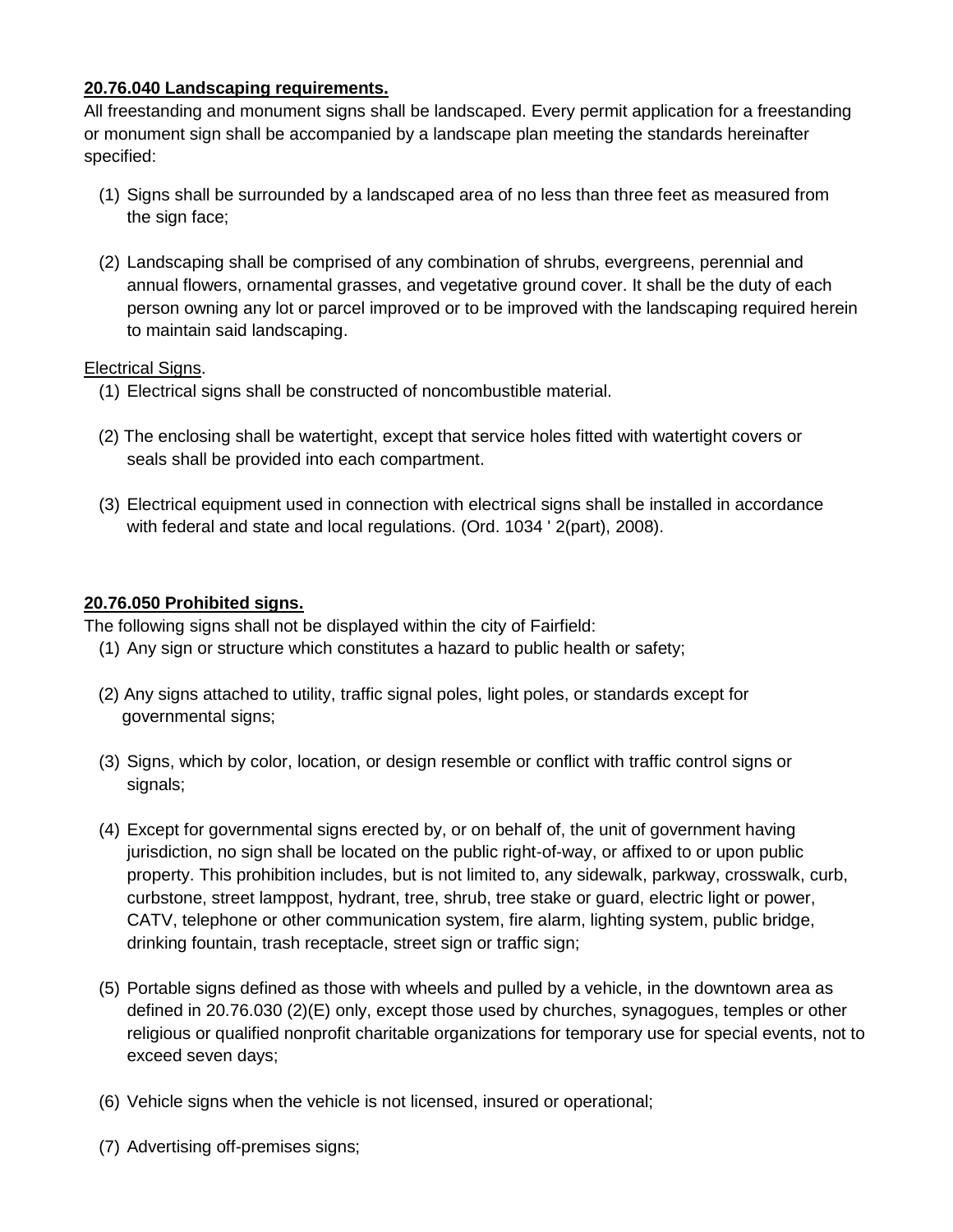- (8) Moving signs;
- (9) Signs with bare bulb illumination, except marquees in the downtown area as defined in 20.76.030,  $(2)(E);$
- (10) Attention getting devices, except balloons;
- (11) Signs containing exposed gas tubing, exterior to the building, including, but not limited to, Argon and Neon;
- (12) Roof signs;
- (13) Any sign that advertises, identifies, or pertains to a business no longer conducted, or a product no longer sold, on the premises where such sign is located, within the last thirty days;
- (14) Any sign painted directly on a wall, roof, or fence, unless otherwise excepted;
- (15) Any sign placed or attached to a telecommunications tower, pole or antenna;
- (16) Signs containing manual changeable copy can consist of no more than six lines; governmental agencies, schools and churches, and automobile service station reader boards are exempt; (Ord. 1149 3(part) & 4(part), 2017; Ord. 1034 ' 2(part), 2008).

#### **20.76.060 Signs not requiring permit (exempt).**

The following signs shall be exempt from the requirements for a permit, but these exemptions shall not be construed as relieving the owner of a sign from his responsibility for its proper erection and maintenance in compliance with this title, or any other law or ordinance regulating the same:

- (1) Governmental Signs. Public signs and other signs incidental thereto for identification, information or directional purposes erected or required by governmental bodies, or authorized for a public purpose by any law, statute or ordinance;
- (2) Railroad crossing and signs of public utility companies indicating danger or which serve as an aid to public safety or which show the location of underground facilities;
- (3) Street address signs not exceeding four square feet in area;
- (4) Decorations temporarily displayed in connection with a city-sponsored or approved event or a generally-recognized or national holiday;
- (5) Temporary signs at a residence commemorating a personal event including, but not limited to, the birth of a baby or birthday;
- (6) No trespassing signs or other such signs regulating the use of property, such as no hunting, no fishing, etc., of no more than two square feet in area;
- (7) Noncommercial flags of any country, state, or unit of local government;
- (8) Real Estate Signs. In residential zoning districts, real estate signs shall not exceed eight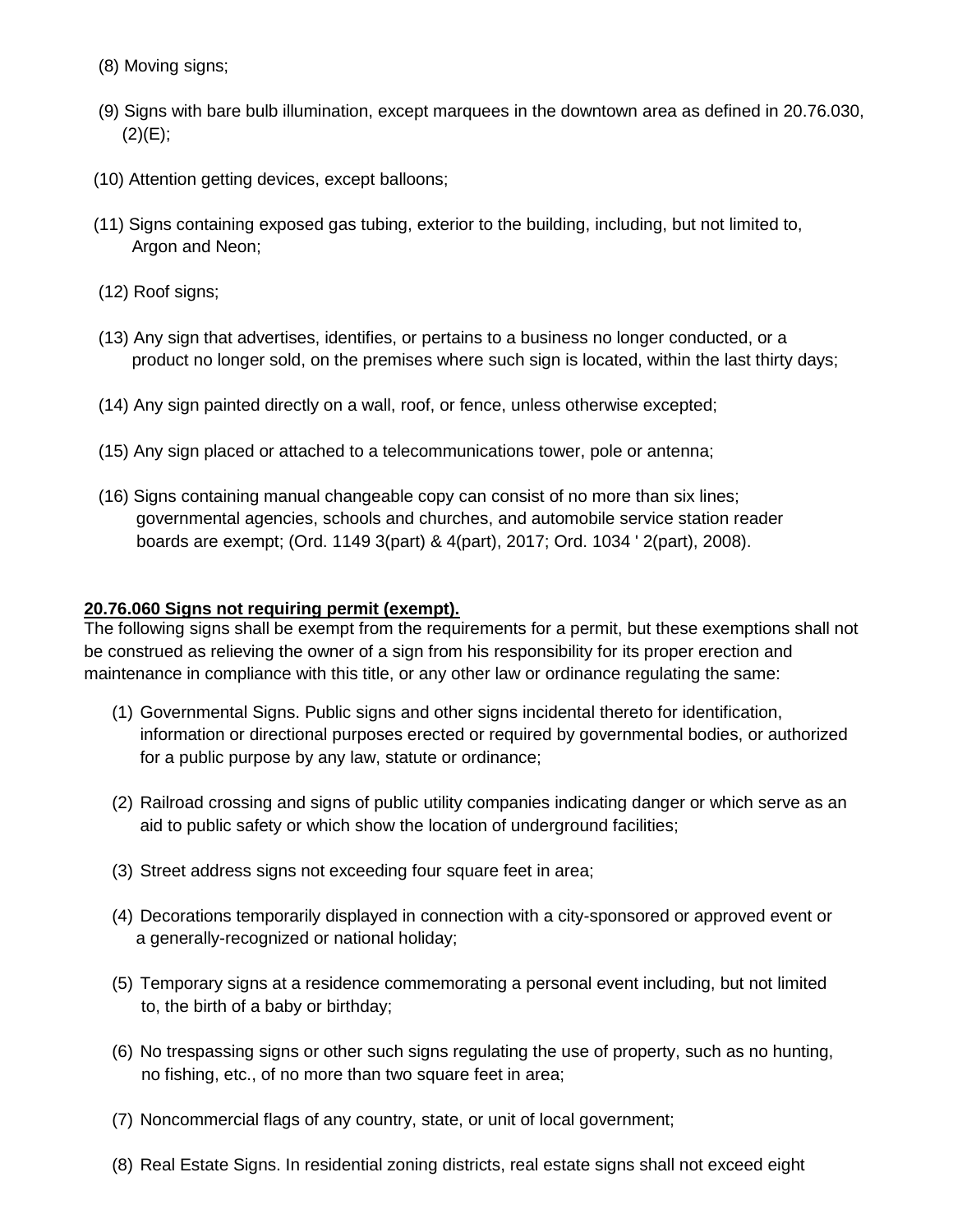square feet in sign surface, including all tags attached thereto. In business and manufacturing zoning districts, real estate signs shall not exceed thirty-six square feet in sign surface area. Content of a real estate sign shall be restricted to advertising for the sale, rental or lease of the property where such sign is located. Real estate signs shall not exceed ten feet in height. There shall be no more than one such sign allowed per zoning lot where such lot contains a single use except on a corner lot which may have one such real estate sign per street front. Where a zoning lot contains multiple uses there shall be no more than one such sign per use. Real estate signs shall not be placed in the public right-of-way. Such sale signs shall be posted subject to the following restrictions:

- (A) The open house sign shall not exceed four square feet of sign surface area,
- (B) The open house sign shall be freestanding, not attached to any utility pole or structure nor any traffic control sign and placed at least three feet from the property line,
- (C) Only one open house sign be permitted within one hundred fifty feet of another sign which relates to the same address. There shall be only one open house sign relating to the same address placed in front of a single lot,
- (D) A fine in the amount of fifty dollars per Section 9.88.010 of this code, shall be charged to the agency whose name is on the sign, if the sign does not comply with the above restrictions. If no agency names are found on the sign, the owner(s) of the property identified on the sign shall be assessed the fine;
- (9) Garage/Rummage/Yard/Estate Sale Signs. Garage/rummage/yard/estate sale signs may not be placed in the public right-of-way; signs may be placed no earlier than one day before the day of the sale and must be removed no later than the following day of the last day of the sale provided that:
	- (A) The sale sign shall not exceed four square feet of sign surface area,
	- (B) The sale sign shall be freestanding, not attached to any utility pole, street light, street sign or structure nor any traffic-control sign or traffic sign of any kind,
	- (C) Only three such sale signs are permitted for one address. There shall be only one sale sign relating to the same address placed in front of a single lot,
	- (D) No attention or attracting devices shall be attached to any sale sign,
	- (E) Each sale sign must have attached to it an adhesive label or other means to identify the name, address and telephone number of the person responsible for the placement and removal of such sign,
	- (F) A fine in the amount of fifty dollars per Section 9.88.010 of this code, shall be charged to the person whose name is on the sign, if the sign does not comply with the above restrictions. If no names are found on the sign the owner(s) of the property identified on the sign shall be assessed the fine;
- (10) Memorial signs and tablets, names of buildings and date of erection when cut into masonry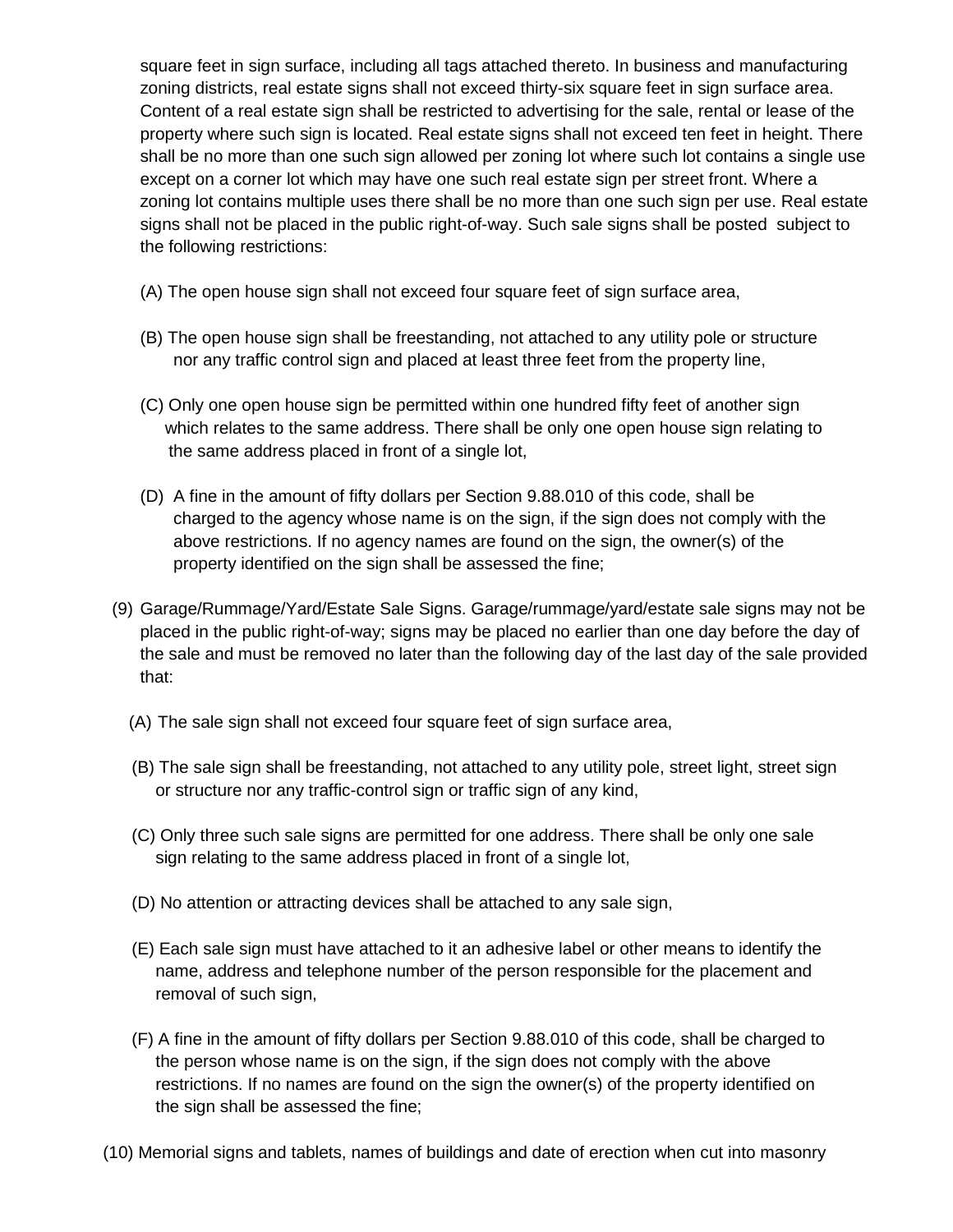surface or inlaid so as to be part of the building or when constructed of bronze or other noncombustible material;

- (11) Help wanted signs not to exceed two square feet;
- (12) Public Hearing Notice Signs. Public hearing notice signs shall be permitted and erected by the city or county on property which is the subject of a public meeting or hearing. Such sign shall be three feet by three feet and shall not exceed six feet in height. The content of such sign shall include, but not be limited to, the time, place, date and nature of the hearing or meeting, and a telephone number to call for further information. A setback of at least five feet shall be provided for each sign and at least one sign per street frontage shall be posted;
- (13) Vehicle Signs. When the vehicle to which the sign is attached is licensed, insured, and operational. The vehicle must be used for the operation of the business and may not remain stationary for an extended period of time for the purpose of attracting attention to a business;
- (14) Political Signs. Except as provided herein: in any district, it is unlawful to place political signs on public property at any time; and it is unlawful to place signs on private property without the permission of the owner, or person in charge of the property. Said signs must be removed within seven days following the election. This section shall not be construed to authorize placement of any political sign at any location violative of Iowa Election Law or where it may, because of its size or location, content or coloring, constitute a traffic hazard or a detriment to traffic safety by obstructing the vision of drivers, by detracting from the visibility of any traffic-control device or by being confused with an authorized traffic-control device. The candidate to whom the political advertising refers, the manager for said campaign or persons placing such signs shall be responsible for the proper placement and removal of such advertising. In the case of elections concerning public measures, the persons in charge of any campaigns in regard thereto, and the persons placing such signs shall be responsible for the proper placement and removal of such advertising. (Ord. 1149 4(part), 2017; Ord. 1034 ' 2(part), 2008).

#### **20.76.070 Temporary signs.**

Certain temporary signs as defined in this chapter may be allowed for promoting special community activities, special events, grand openings and special promotions for businesses, or nonprofit organizations, may be subject to the issuance of a permit and shall adhere to the following provisions:

- (1) A temporary sign may be placed for no more than eight, one week (seven-day) periods during any calendar year;
- (2) A temporary sign placed for more than this period shall require a permit;
- (3) A temporary sign displayed for less than seven days constitutes a one-week period;
- (4) All temporary signs must be properly maintained while displayed and be able to withstand all weather elements;
- (5) Temporary signs shall not contain changeable copy, exterior LED or flashing lights;
- (6) Temporary signs are restricted to thirty-two square feet;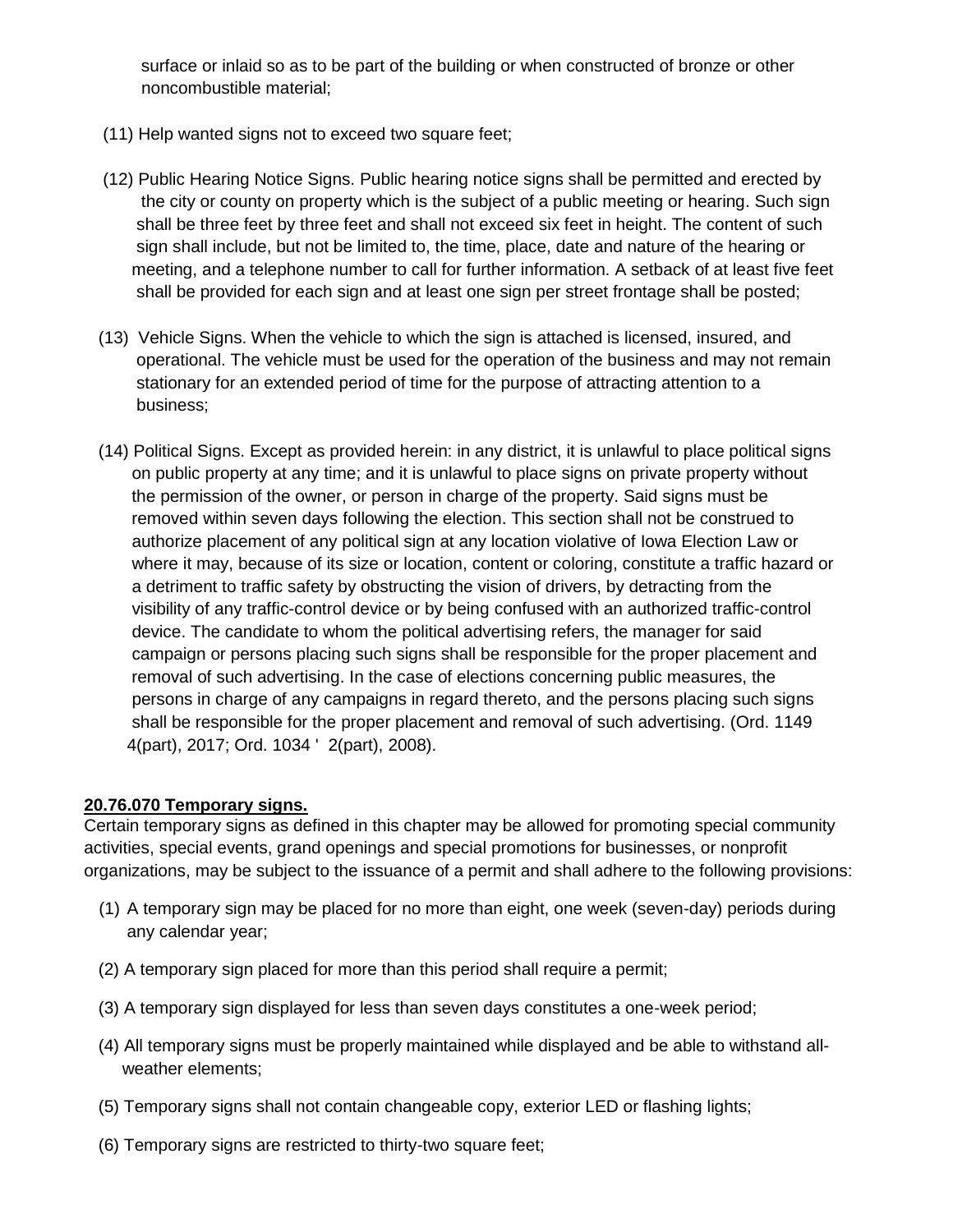- (7) One temporary sign shall be permitted for each street frontage per zoning lot;
- (8) All temporary signs shall be removed by the person or organization that erected or caused the erection of the sign not less than three days after the date of the event to which they relate, or at the end of the maximum period for which such sign is allowed, whichever comes first;
- (9) Temporary window signs are exempt from permit. However, unless they are promoting an upcoming event of a nonprofit agency, such temporary window signs are subject to the restrictions regarding allowable area for window signs;
- (10) Development Signs. The following regulations shall apply to all development signs.
	- (A) Permits. A sign permit shall be required prior to the erection of any development sign. A sign permit may be issued in connection with the following types of developments after the city of Fairfield has issued a final approval of the development:
		- (i) Residential developments of three or more dwelling units,
		- (ii) Commercial, industrial or institutional developments consisting of at least fifteen thousand square feet of land area,
	- (B) Number of Signs. Only one sign per public street frontage shall be permitted on the development site,
	- (C) Gross Surface Area. Each individual sign shall not exceed thirty-two square feet in area,
	- (D) Duration. The development signs shall be removed at such time a final certificate of occupancy is issued. If more than one final certificate of occupancy will be issued for the development, the development signs shall be removed at such time that seventy-five percent of the final certificates of occupancy have been issued,
	- (E) Display. The development signs shall display only information pertinent to the entity or entities participating in the development project;
- (11) Temporary signs made of light fabric may extend over public property providing they maintain a ground clearance of at least twenty feet, providing the permission of the city council; city of Fairfield is first obtained;
- (12) Temporary signs constructed of light fabric shall be perforated over at least ten percent of their display surface area to reduce wind resistance. (Ord. 1034 ' 2(part), 2008).

#### **20.76.080 Wall signs.**

- (a) Each business or property owner is allowed to display one wall sign per tenant frontage along a public roadway or drivable right-of-way.
- (b) No wall sign shall cover wholly or partially any wall opening, nor extend beyond the perimeter of the wall to which it is affixed nor extend more than twelve inches from the vertical plane of the facade to which it is affixed.
- (c) Buildings shall be allowed one wall sign per side, not to exceed three sides and such signs shall not exceed eighty square feet per sign. (Ord. 1034 ' 2(part), 2008).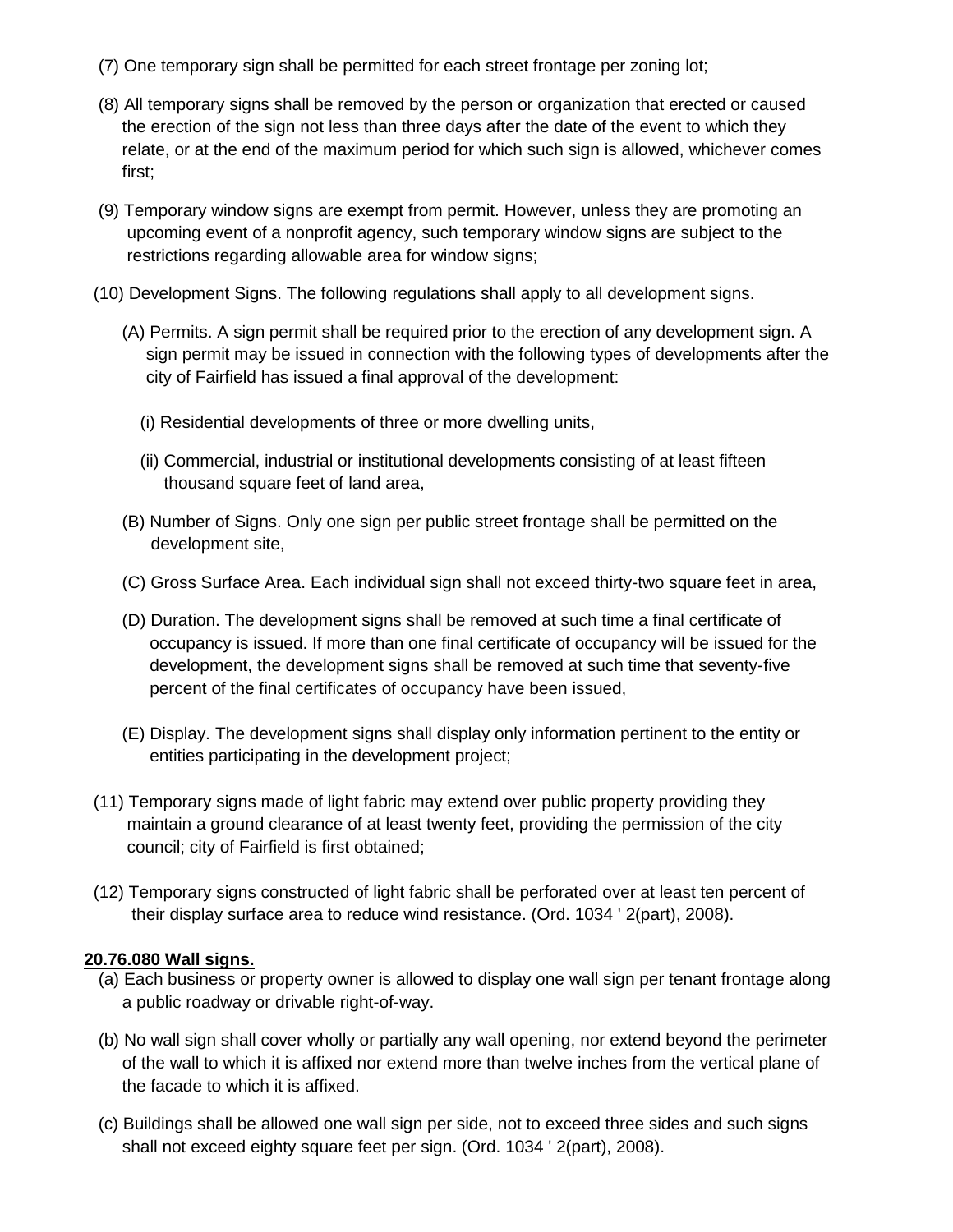## **20.76.090 Menu boards.**

Menu boards for restaurants are permitted to be displayed on an exterior wall of the business. Such signs may not exceed four square feet in area. The menu board area shall not be calculated toward the total maximum allowable signage. The sign may include menus or notice of special events including community events. All such signs must be enclosed in a tempered glass or plexiglass frame. (Ord. 1034 ' 2(part), 2008).

## **20.76.100 Projecting signs.**

 (a) First Floor. Each first floor establishment may have one projecting sign, either a non-internally illuminated "Blade Sign" or an internally illuminated projecting sign, which may not exceed more than sixty inches from the vertical plane of the façade to which it is affixed. Such sign shall not exceed twelve square feet in size and shall be erected so that the lowest portion of the sign shall not be less than seven feet above ground. Such signs may contain the name of the establishment, logo,or other representation of the product or service provided by the establishment, but may not contain advertising of another organization.

(b) Second Floor. Second floor establishments may have one projecting sign, either a non-internally illuminated "Blade Sign" or an internally illuminated projecting sign, which shall be located immediately over or within three feet of the first floor pedestrian access to the business. Such sign may not extend more than thirty-six inches from the vertical plane of the facade to which it is affixed. Such sign shall not exceed six square feet in area and shall be erected so that the lowest portion of the sign shall be not less than eight feet above the ground. (Ord. 1149 6(part), 2017; Ord. 1138 2(part) 2016; Ord. 1034 ' 2(part), 2008).

## **20.76.110 Awning signs.**

Awnings or canopies containing a sign shall be permitted provided the awning or canopy complies with the following requirements:

- (1) All awnings or canopies shall not extend above the first floor of the structure to which it is attached and shall be constructed and erected so that the lowest portion shall be not less than eight feet above the ground;
- (2) Except for the name, address, and logo of the business conducted within the premises no advertising shall be placed on any awning or canopy sign. Lettering shall be painted or permanently placed on the awning or canopy. (Ord. 1034 ' 2(part), 2008).

## **20.76.120 Under canopy signs.**

Under canopy signs shall be attached to the underside of the soffit or ceiling of any canopy. The face of any such sign shall not exceed twelve inches in height or four feet in length. Such signs shall be erected so that the lowest portion of the sign shall be not less than eight feet above the ground. (Ord. 1034 ' 2(part), 2008).

## **20.76.130 Window signs.**

First floor businesses are allowed permanent and temporary window signs with a square footage of up to twenty-five percent of each window. The window sign area is in addition to the total maximum allowable signage.

Businesses located above the first floor are allowed permanent window signs of individual letters or etching, up to twenty-five percent of one window per floor per tenant. Such signs shall not be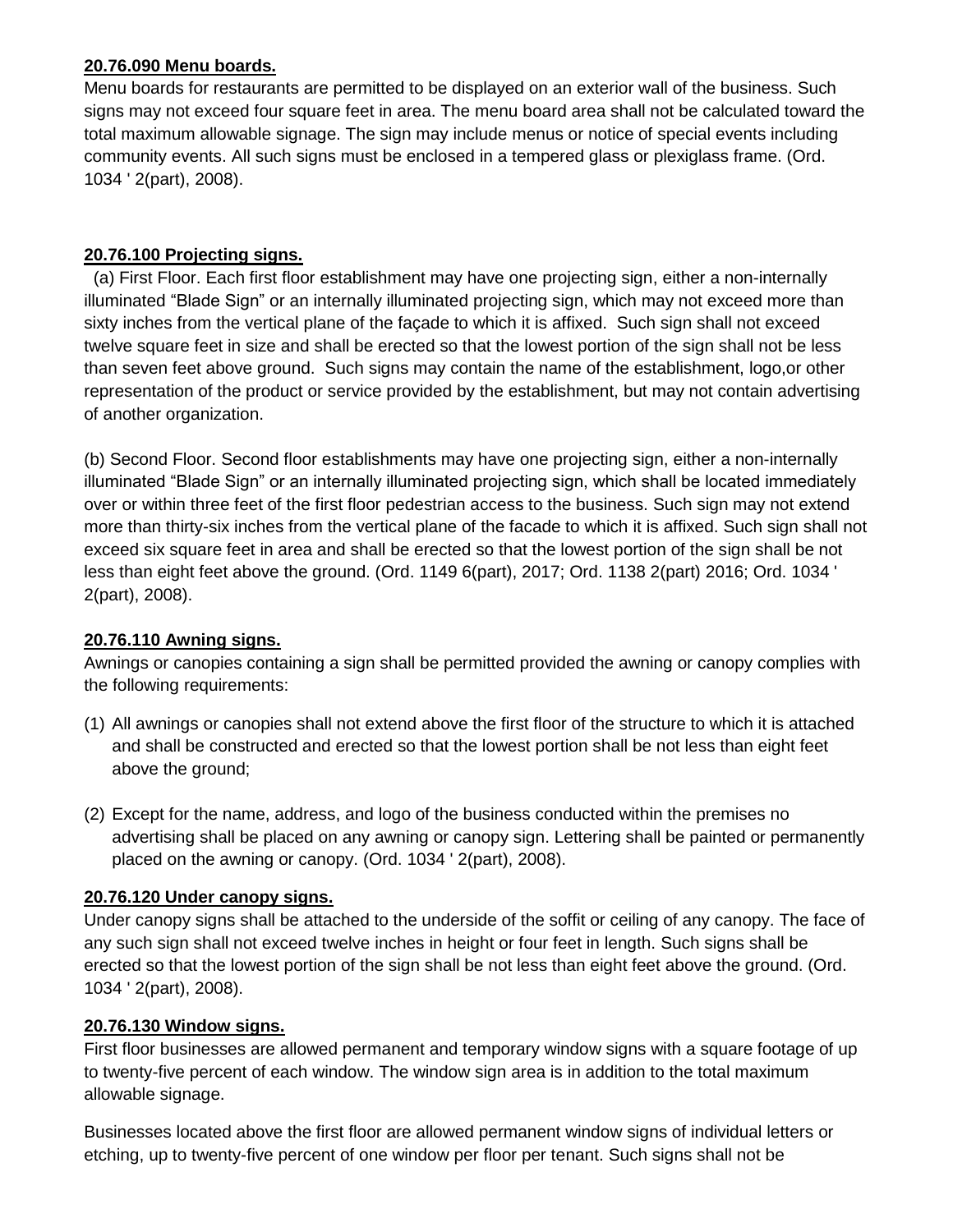illuminated by means of exposed gas tubing including, but not limited to, argon, neon or neon-like substances. (Ord. 1034 ' 2(part), 2008).

## **20.76.140 Sandwich board signs.**

Businesses may have one sandwich board sign which shall be no larger than six square feet which is not calculated against the total square feet allowed and which may be placed on the public way provided the following requirements are met:

- (1) A license agreement is entered into a form and amount approved by the city indemnifying and holding the city harmless from liability and naming the city, its officers and employees as an additional insured on a general liability insurance policy. Such license agreements shall be approved and signed by the city administrator;
- (2) Sign may be displayed during business hours only and must be removed each day;
- (3) Sandwich board signs shall be constructed of wood, metal or durable plastic;
- (4) The minimum fine for a violation of this section shall be fifty dollars, as provided per Section 9.88.010. Each day that such violation shall continue shall constitute a separate offense. (Ord. 1034 ' 2(part), 2008).

## **20.76.150 Home occupation signs.**

Permitted home occupations shall be allowed one sign per zoning lot which shall meet the following criteria:

- (1) The sign shall be flat mounted against the principal building;
- (2) The sign face area shall be no more than two square feet;
- (3) The sign content shall be limited to the name(s), address, phone number(s), occupation, or any combination thereof;
- (3) The sign shall not be directly or indirectly illuminated, other than by those lights incidental to the residential use of the premises. (Ord. 1034 ' 2(part), 2008).

**20.76.160 Signs for businesses (other than home occupation permit) within residential district.**  Permitted business shall be allowed one sign per zoning lot, which shall meet the following criteria:

- (1) The sign surface shall not exceed sixteen square feet;
- (2) The sign content shall be limited to the name, address, phone number(s), occupation or any combination thereof;
- (3) Any illumination of the sign shall adhere to Section 20.76.030 (Illumination) of this chapter;
- (4) The sign shall adhere to landscaping requirements as defined in Section 20.76.040 (Landscaping) of this chapter. (Ord. 1034 ' 2(part), 2008).

## **20.76.170 Signs accessory to parking areas.**

Signs directing and guiding vehicular ingress and egress to public or private

off-street parking areas shall not exceed twelve square feet in sign surface area. No more than two such signs shall be allowed at each point of ingress/egress from the parking area. One sign having no more than four square feet of surface area may be maintained on each street side of such parking areas for the purpose of designating the conditions of use or identity of the parking area. Signs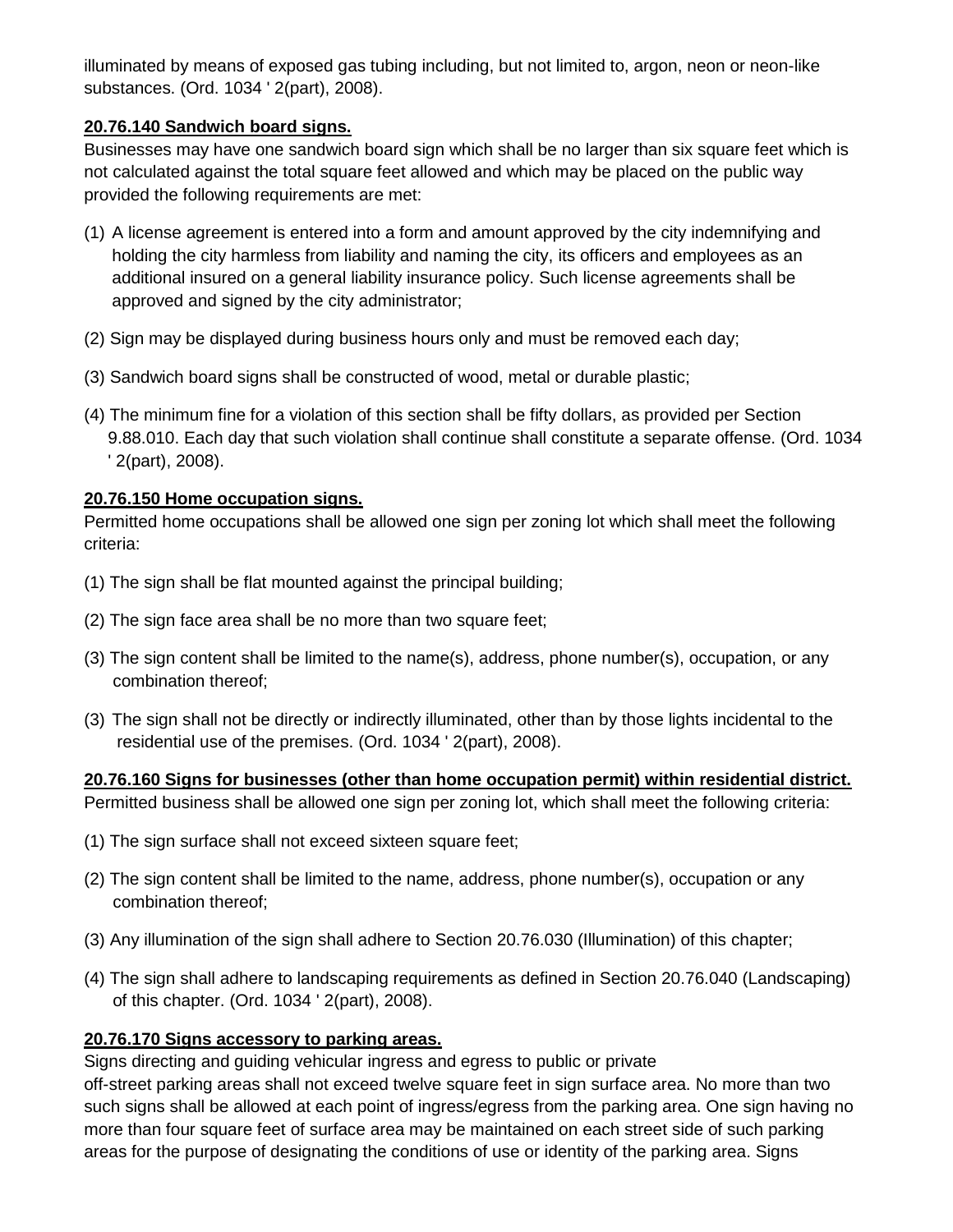accessory to parking areas are not included in computing the total sign surface area of a lot in business and manufacturing districts. Signs accessory to parking areas shall be set back at least three feet from the public right-of-way and shall be located so as not to obstruct the view of either drivers or pedestrians. (Ord. 1034 ' 2(part), 2008).

## **20.76.180 Institutional signs.**

Exterior identification signs not over twenty square feet in area with a maximum height of six feet shall be permitted for public, charitable or religious institutions where such signs are located on the premises of the institution. No more than one such sign shall be permitted for each zoning lot. Changeable copy consisting of six lines is allowed. The changeable copy surface area shall be included in the total surface area allowed. (Ord. 1034 ' 2(part), 2008).

## **20.76.190 Protected signs.**

Signs located in the city of Fairfield erected prior to 1965 may be deemed heritage signs and may be allowed to continue and be maintained and parts replaced in any manner to allow for continued use. In order to be deemed a protected sign, the owner of such sign shall provide conclusive evidence to the administrative officer, his designee, and/or the architectural review committee concerning the existence of such sign prior to 1965. Any sign in question shall be reviewed also by the Jefferson County historic preservation commission with regard to its age or heritage. (Ord. 1034 ' 2(part), 2008).

## **20.76.200 Maintenance.**

All signs shall be properly maintained which includes, but is not limited to; no broken or missing parts, no rust or oxidation, no faded or chipped paint, and no similar conditions of disrepair. If a sign is illuminated, the source of such illumination shall be kept in a state of safe working order at all times. Failure to properly maintain any sign in the city of Fairfield shall constitute a violation of this chapter. (Ord. 1034 ' 2(part), 2008).

## **20.76.210 Enforcement.**

The city of Fairfield is authorized and directed to enforce all of the provisions of this chapter. Upon presentation of proper credentials, the city administrator or his or her designee may enter, at reasonable times, any building, structure or premises in the city to perform any duty imposed upon him or her by this chapter, concerning notice or enforcement.

- (1) Notice of Violation. If the city of Fairfield finds that any sign has been erected in violation of the provisions of this chapter, or is unsafe or insecure, the city administrator or his or her designee shall cause a citation to be issued pursuant to authority granted under Municipal Code Chapters 20.10.060 and 20.10.070 as well as this code and/or cause the sign to be removed by the city upon ten days written notice. However, the city of Fairfield may cause any sign, which poses an immediate threat of harm to persons or property to be removed summarily and without notice. The cost of such removal shall be collected from the owner and/or occupant of the property by an action at law or assessed as a lien against the property where such sign is located after notice to the property owner.
- (2) Temporary Signs. If the city administrator or his or her designee finds that any temporary sign has been erected in violation of the provisions of this chapter, or is unsafe or insecure, he shall give written notice to the owner and/or occupant of the property on which the sign is located or to the person or organization whose message is on the sign. If the sign is not removed or altered to comply with the provisions of this chapter within twenty-four hours of such notice, the city administrator or his or her designee shall cause such sign to be removed by the city of Fairfield without further notice. The owner and occupant of the property shall be jointly responsible for the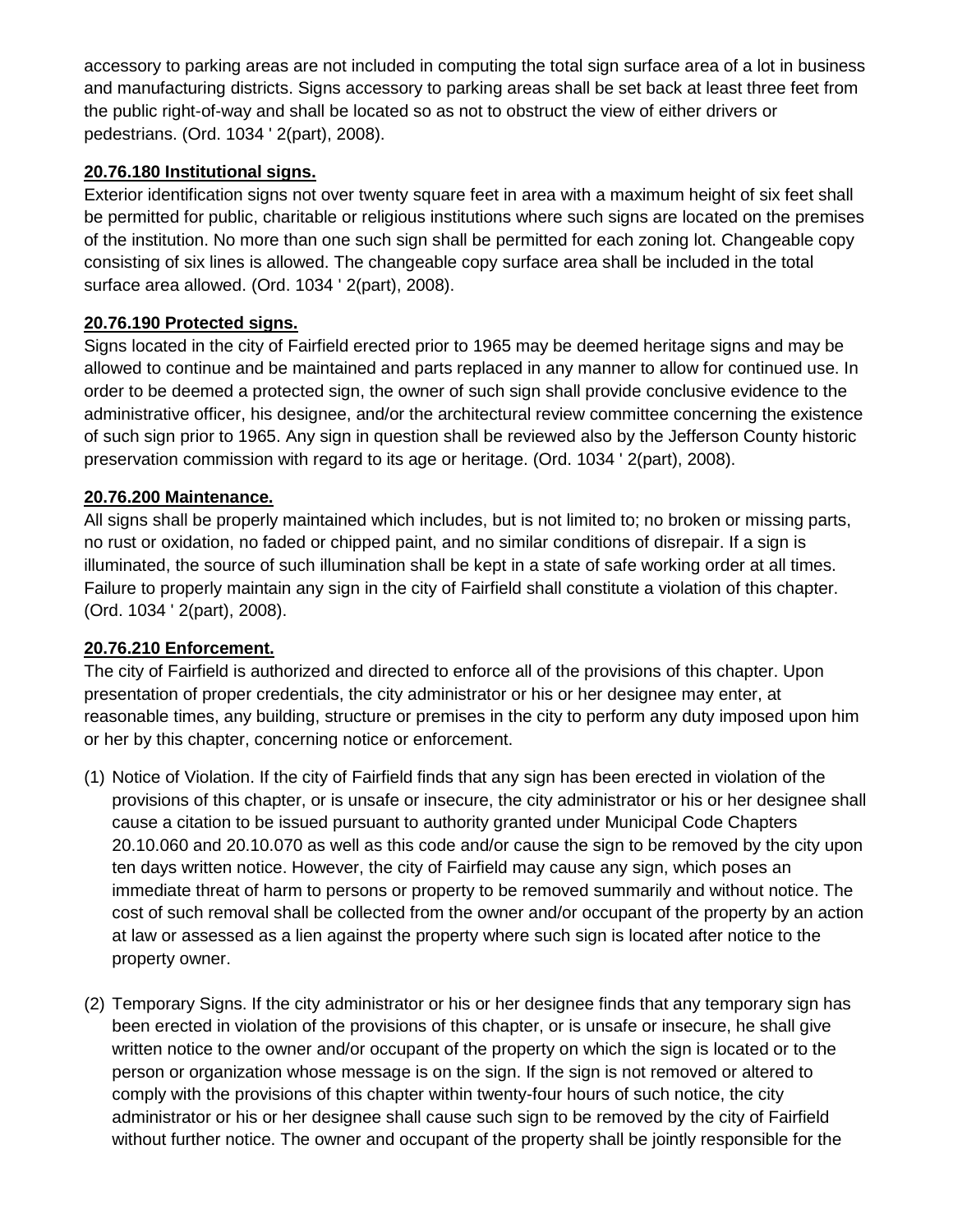cost of such removal which may be recovered by the city of Fairfield in an action at law or by filing a lien against the property after notice to the property owner.

(3) Interpretation. Where there is any ambiguity or dispute concerning the interpretation of this chapter, the decision of the city administrator or his or her designee, or his or her designee, shall prevail, subject to appeal as provided herein. (Ord. 1034 ' 2(part), 2008).

## **20.76.220 Permit process.**

Unless exempt pursuant to Section 20.76.200, no person shall erect or display any sign unless issued a permit.

- (1) Sign permit fee is twenty-five dollars and payable to the city of Fairfield.
- (2) The permit shall be:
	- (A) Obtained from the office of planning and zoning;
	- (B) Made in writing upon forms furnished by the city of Fairfield, Iowa;
	- (C) Such application shall contain the location by street and number of the proposed sign structure, as well as the name and address of the owner and the sign contractor or erector;
	- (D) The administrative officer or his or her designee will require the filing of plans or the furnishing of additional pertinent information where, in his opinion, based on reasonable grounds, such information is necessary to ensure compliance with this title;
	- (E) The sign plans will be reviewed and approved by the city administrative officer, or that officer's designee. The designee may be an appointed architectural review committee.
- (3) A separate permit shall be required for each business entity or other applicant and for each sign.
- (4) Insurance and Bond Requirements. Every applicant for a permit for a sign which will extend over a public right-of-way or which is so located that it may fall upon the same, shall file with the city of Fairfield before the permit is granted, an encroachment license agreement indemnifying the city of Fairfield and holding the city of Fairfield harmless from any liability as well as a liability insurance policy covering all damage or injury that might be caused by each of said signs, or certificate of insurance therefore, issued by an insurance company authorized to do business in the state of Iowa and satisfactory to the city of Fairfield, with limits of liability of not less than one million dollars for property damage and one million dollars for personal injuries. The city of Fairfield, its officers, agents and employees shall be named as additional parties insured. Such liability insurance policy shall be maintained in force throughout the life of the permit, and if at any time it shall not be in full force, the city of Fairfield shall revoke the permit.
- (5) Completion of Authorized Work. If the work authorized under the permit has not been completed within six months after the date of issuance, the permit shall become null and void.
- (6) All signs for which a permit is required shall be subject to inspection by the administrative officer or his or her designee.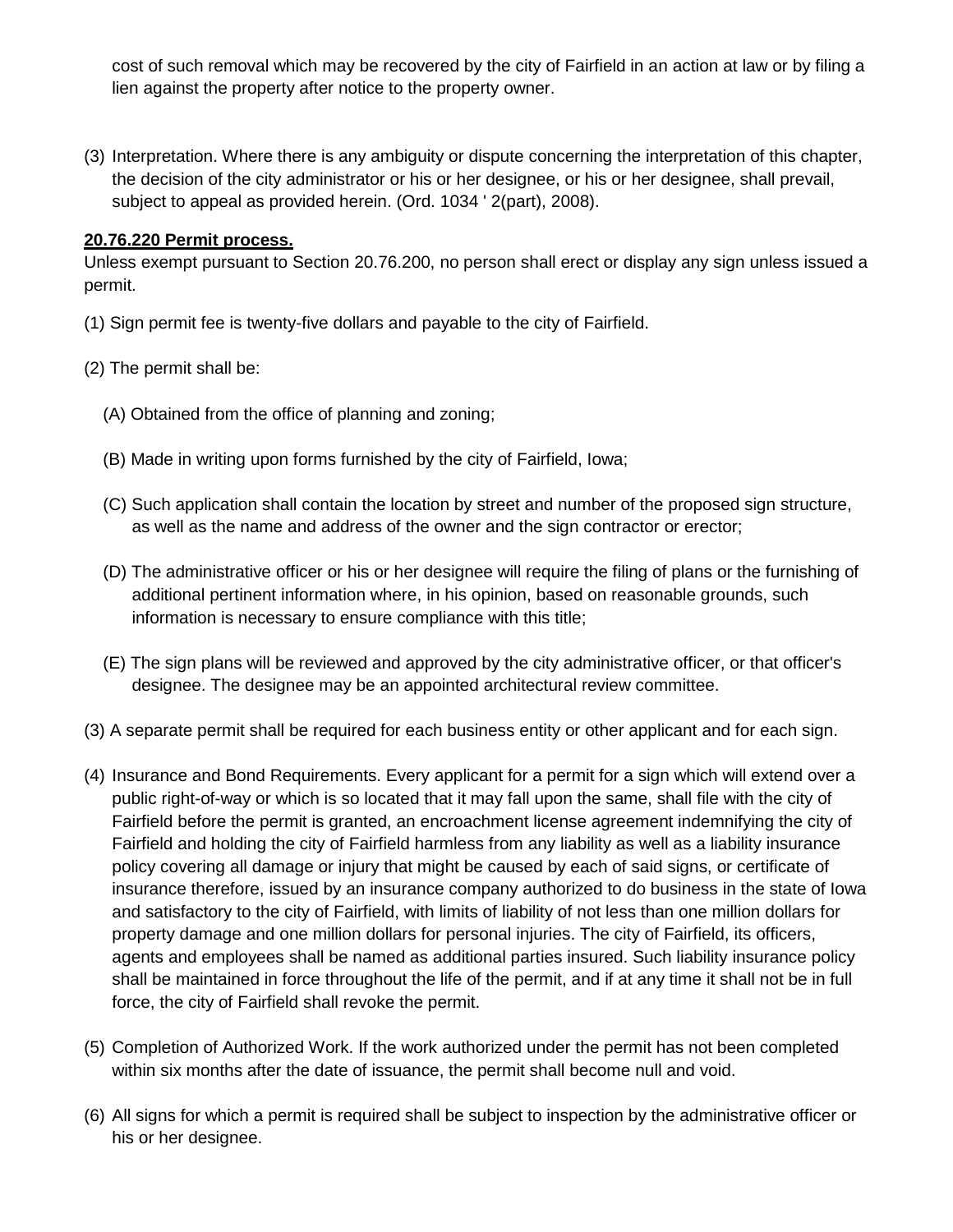- (7) Footing inspections may be required by the administrative officer or his or her designee for signs having footings.
- (8) All signs containing electrical wiring shall be subject to inspections and the specifications of acceptable electrical codes.
- (9) The administrative officer or his or her designee may order the removal of any sign that is not erected or maintained in accordance with the provisions of this title.
- (10) All signs may be reinspected at the reasonable discretion of the administrative officer or his or her designee. (Ord. 1034 ' 2(part), 2008).

## **20.76.230 Nonconforming signs/amortization period.**

Any sign which existed lawfully on the effective date of this chapter which remains or becomes nonconforming by reason of adoption of this chapter or because of subsequent amendments thereto, or which shall become nonconforming by reason of the annexation to the city of Fairfield of the lot or parcel on which such sign is located, shall be considered a nonconforming sign and the continuance of such sign shall be only as hereinafter permitted:

- (1) Ordinary repairs and maintenance, including the removing and replacing of the outer panels shall be permitted, provided, the panels are replaced with identical panels and that no structural alterations or other work which extends the normal life of the nonconforming sign shall be permitted;
- (2) Single panels on multi-panel monument signs for multi-tenant shopping centers may be changed to reflect tenant changes;
- (3) No repair or alteration which increases the size of the nonconforming sign shall be permitted;
- (4) No nonconforming sign shall be moved in whole or in part to any other location on the same or any other premises unless every portion of such sign is made to conform to all of the regulations of this chapter;
- (5) If a nonconforming sign is located on property which is sold, with the full ownership of the property being transferred, the nonconforming sign shall be brought into conformance with this code at the time of the transfer unless the business will continue to operate under the same name;
- (6) If a nonconforming sign is abandoned or the described business discontinued for a continuous period of thirty days, it shall be discontinued and any subsequent sign shall conform to all of the requirements of this chapter;
- (7) On or prior to (five years from passage date) all nonconforming signs shall be brought into conformance with this chapter. Said period shall for all purposes be deemed an appropriate amortization period for each and every nonconforming sign presently located within the corporate limits of the city of Fairfield or hereinafter located within the city of Fairfield by reason of annexation into the city of Fairfield of the lot or parcel on which the sign is located. Such amortization period shall be noncompensated;